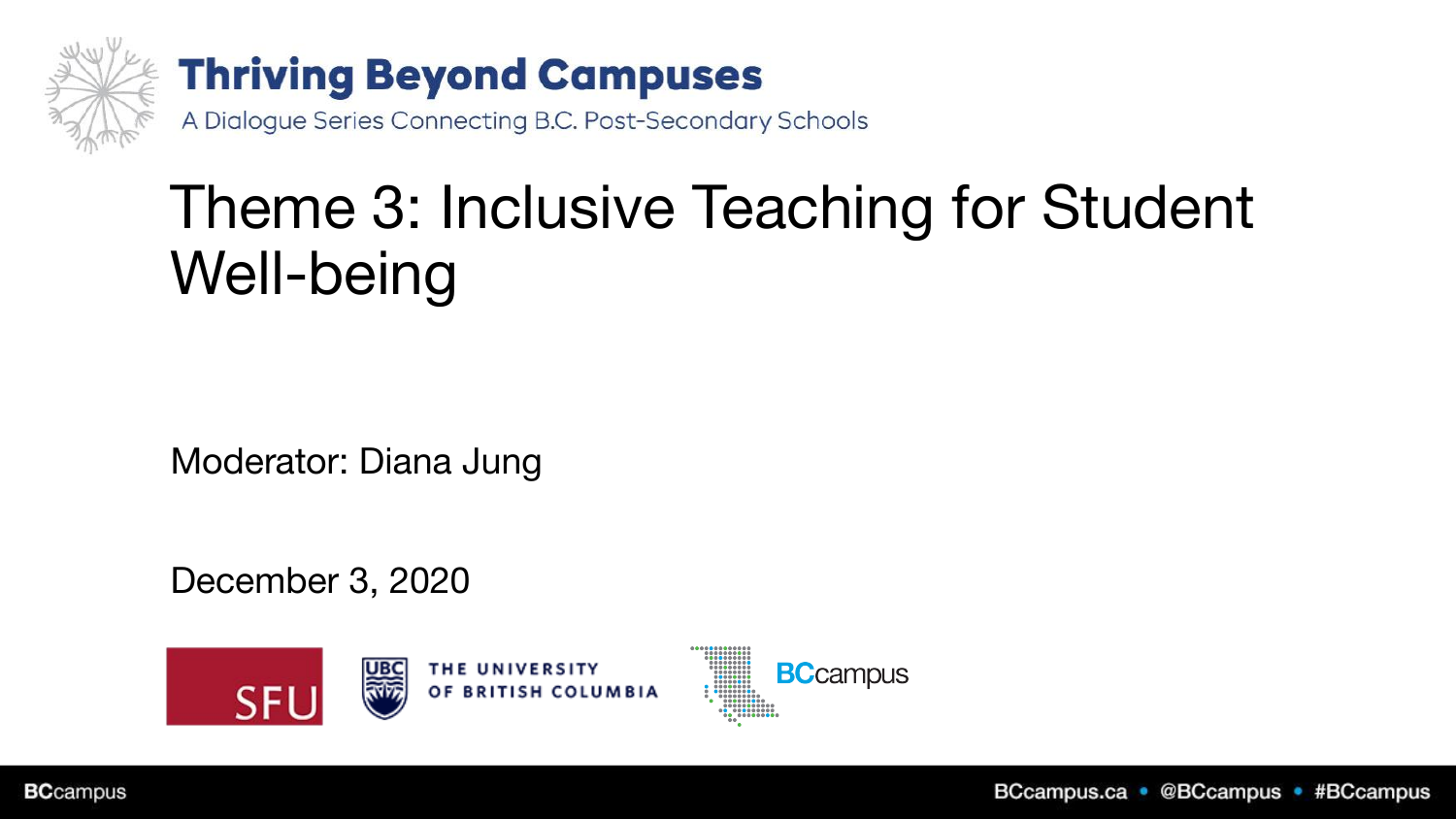

## **Thriving Beyond Campuses**

A Dialogue Series Connecting B.C. Post-Secondary Schools

## Theme 3: Inclusive Teaching for Student Well-being

**Maintaining Well-Being in Reconciliation Work** 

*Janet Pivnick, Educational Consultant, Centre for Educational Excellence, SFU*

### **Engaging Difficult and Distressing Material in and Beyond the Classroom: Strategies and Resources**

*Evan Mauro, Lecturer, Coordinated Arts Program, UBC Vancouver Fenn Stewart, English Department, Douglas College Juliane Okot Bitek, Author & Professor, Literature Department, Capilano University*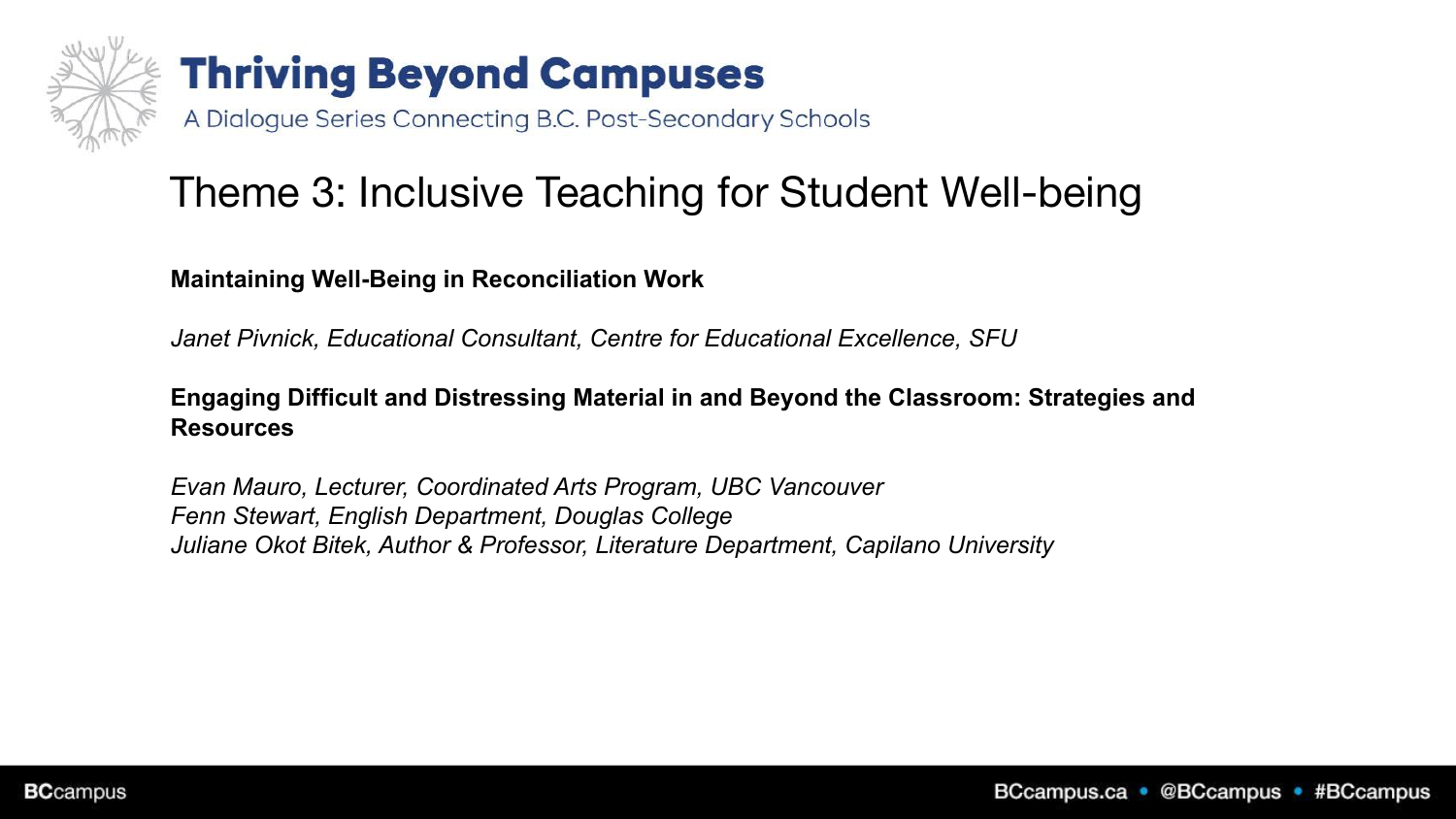# Maintaining Well-Being in Reconciliation Work

Janet Pivnick, Educational Consultant Centre for Educational Excellence

**December 3, 2020**

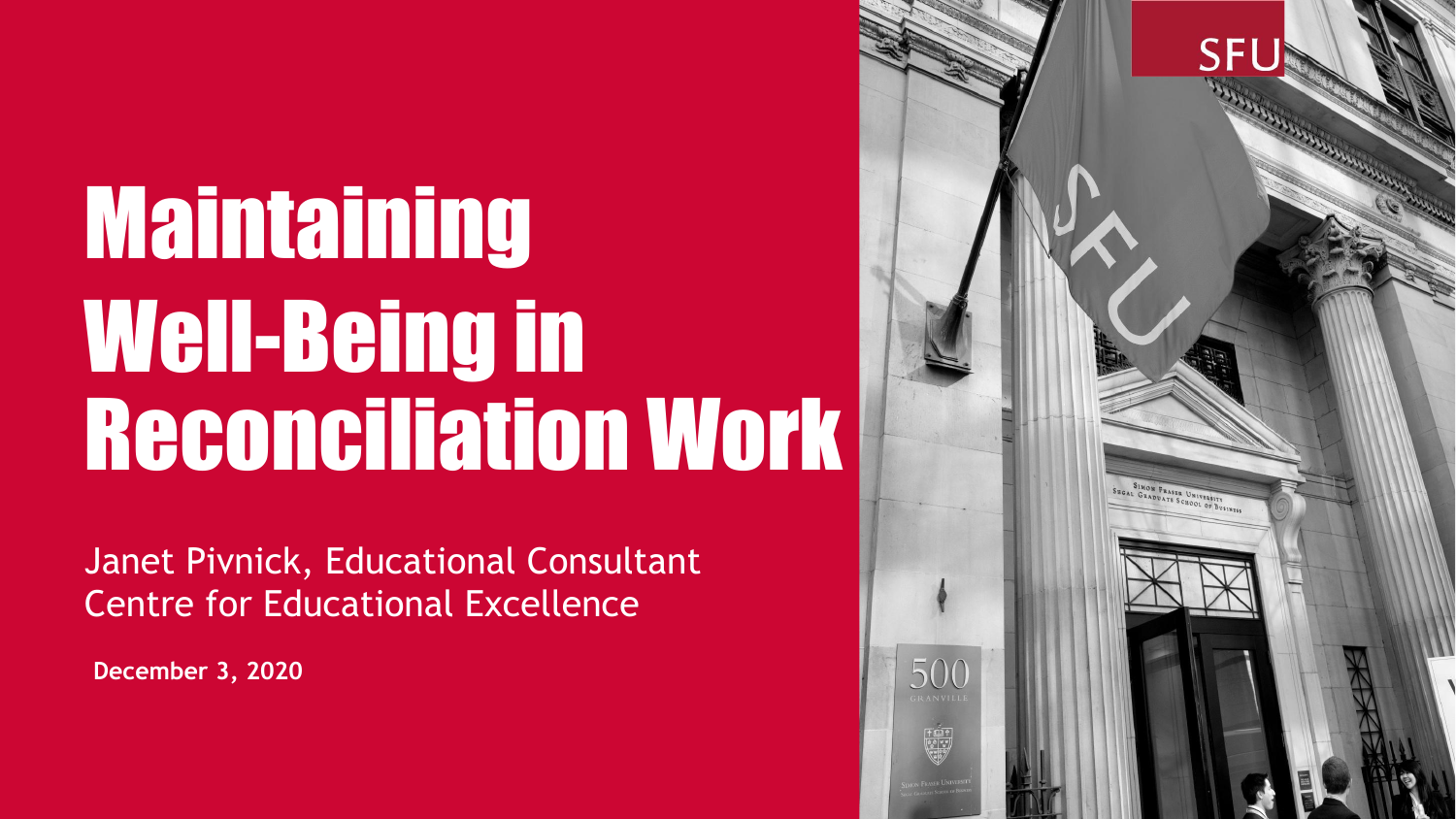

## Being a good ally **Instructor** experience "Be the change that you want to see in the **Culture** Change **Needs**

world."

Trauma Response

Goals of

Reconciliation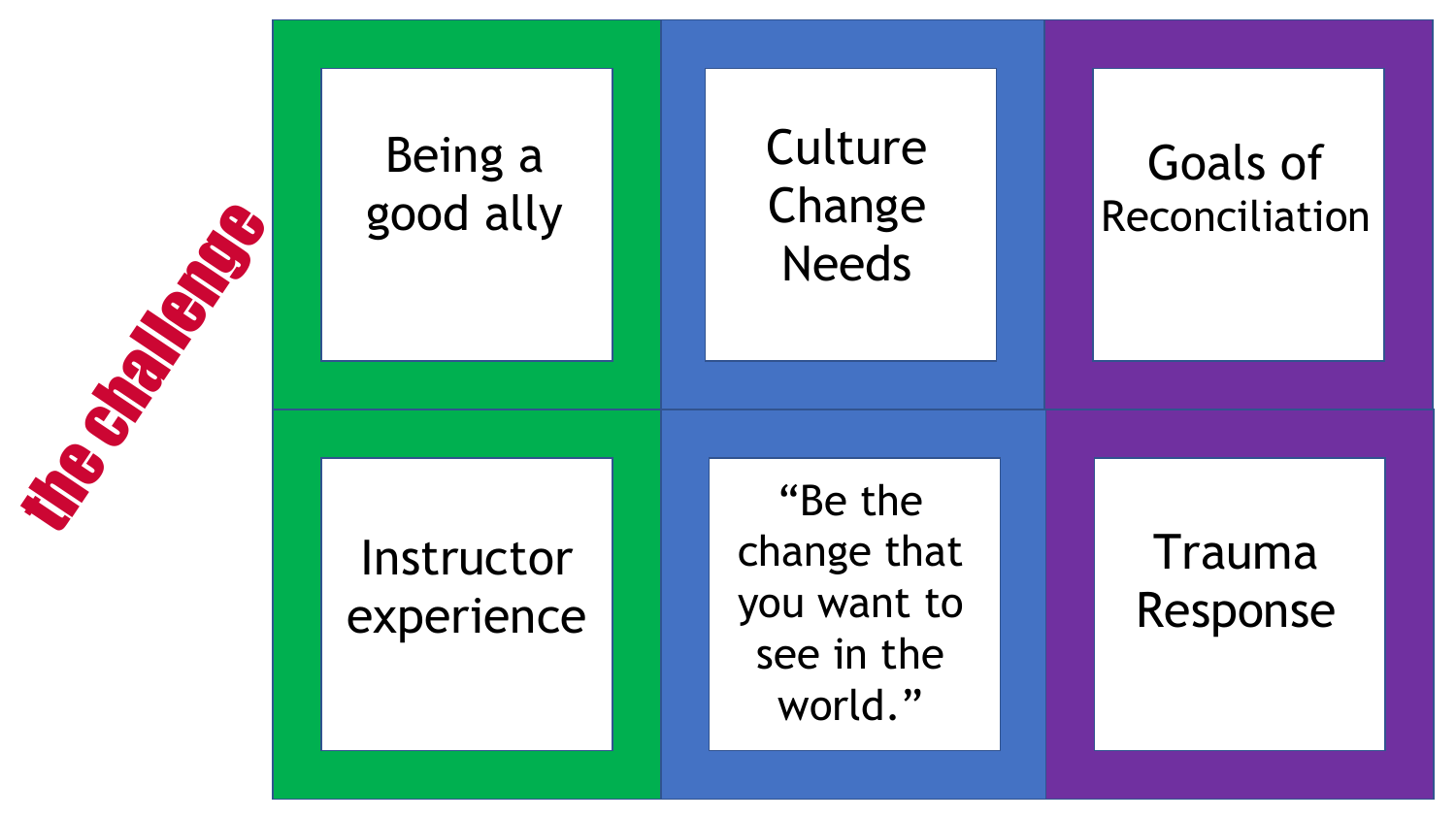## What is the instructor's experience?

## What type of supports are needed?

## What is the goal of reconciliation?

## Is there an ends / means alignment?

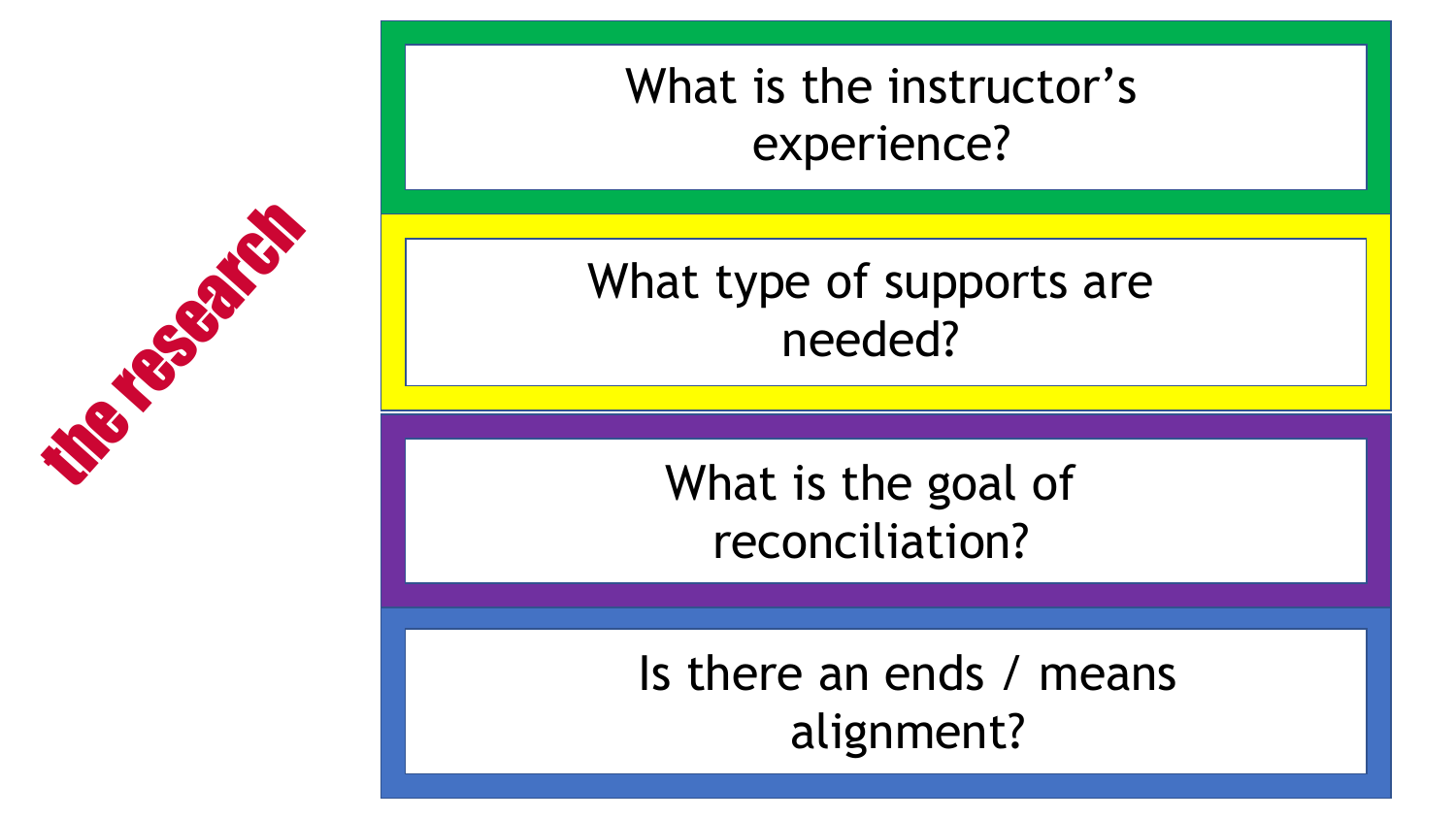## Instructor Support

- Allies Affinity Group (Holding Space for BIPOC Instructors)
- Trauma-Informed Practices
- Dialogical Processes
	- Creating Safe Spaces
	- Compassion-Focused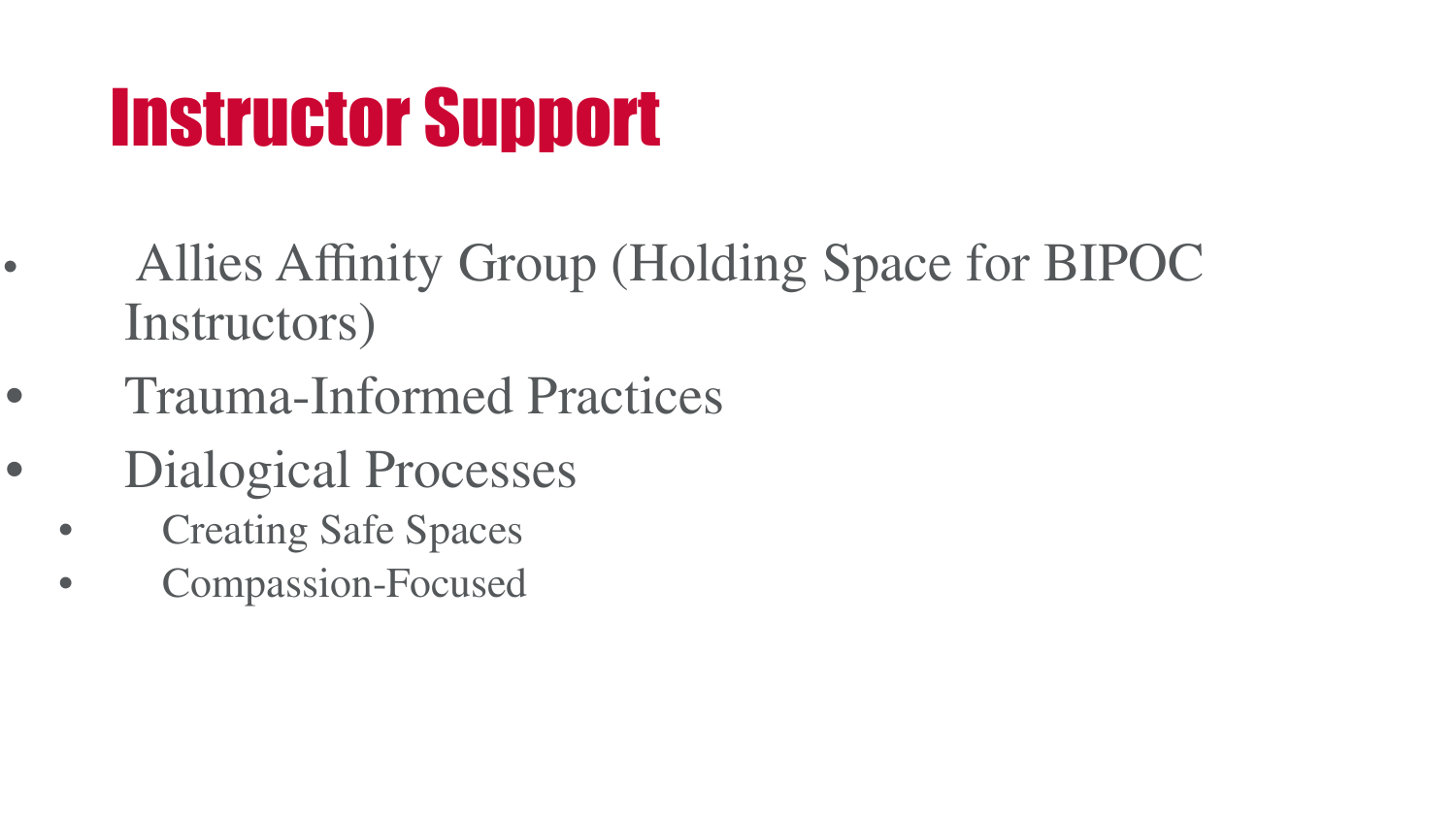## THANK-YOU jpivnick@sfu.ca

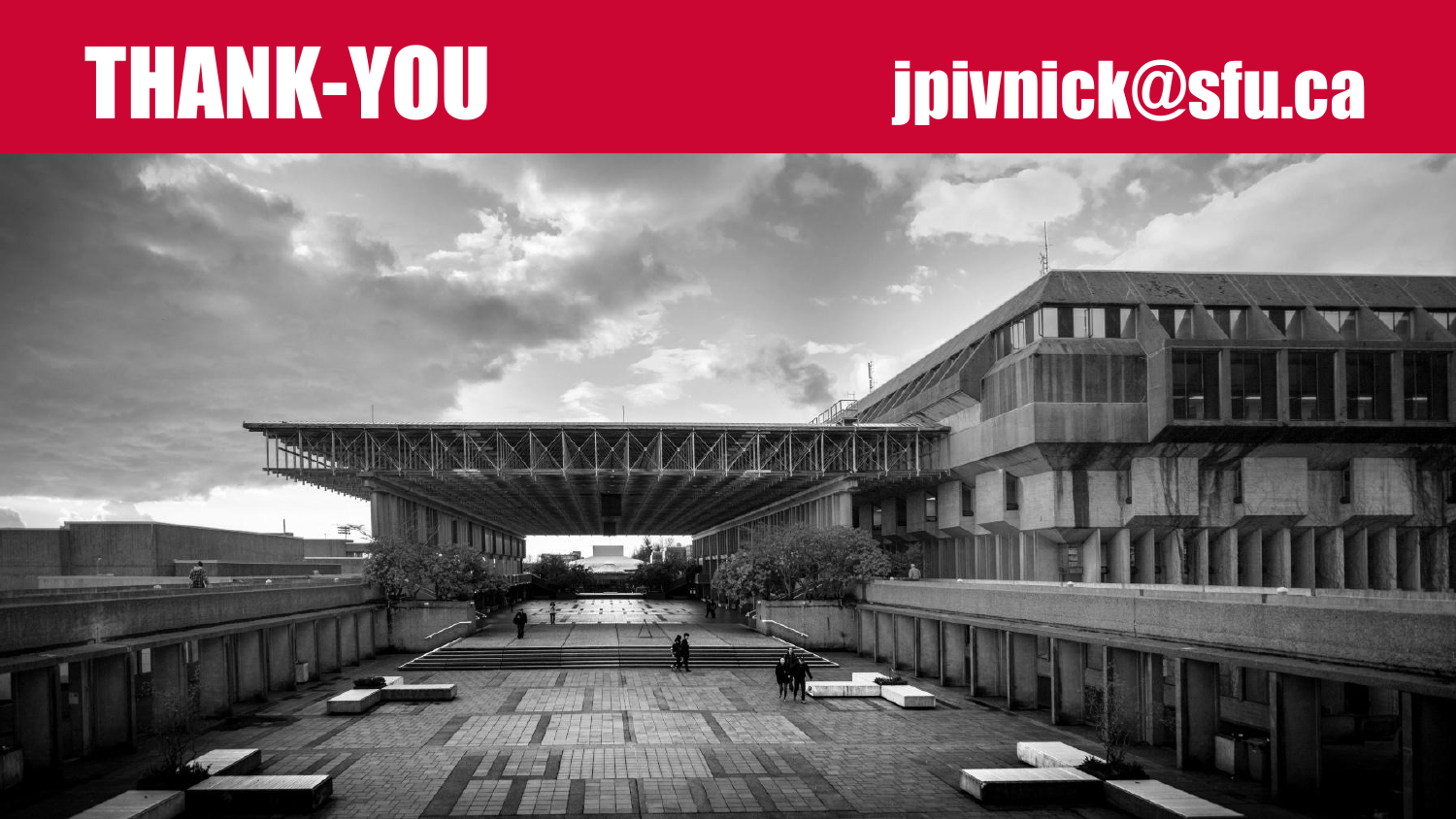## **ENGAGING DIFFICULT AND DISTRESSING MATERIAL IN AND BEYOND THE CLASSROOM**

**Evan Mauro**, Lecturer, Coordinated Arts Program, UBC Vancouver

**Fenn Stewart**, English Department, Douglas College

**Otoniya Juliane Okot Bitek**, Ellen and Warren Tallman Writer-in-Residence, SFU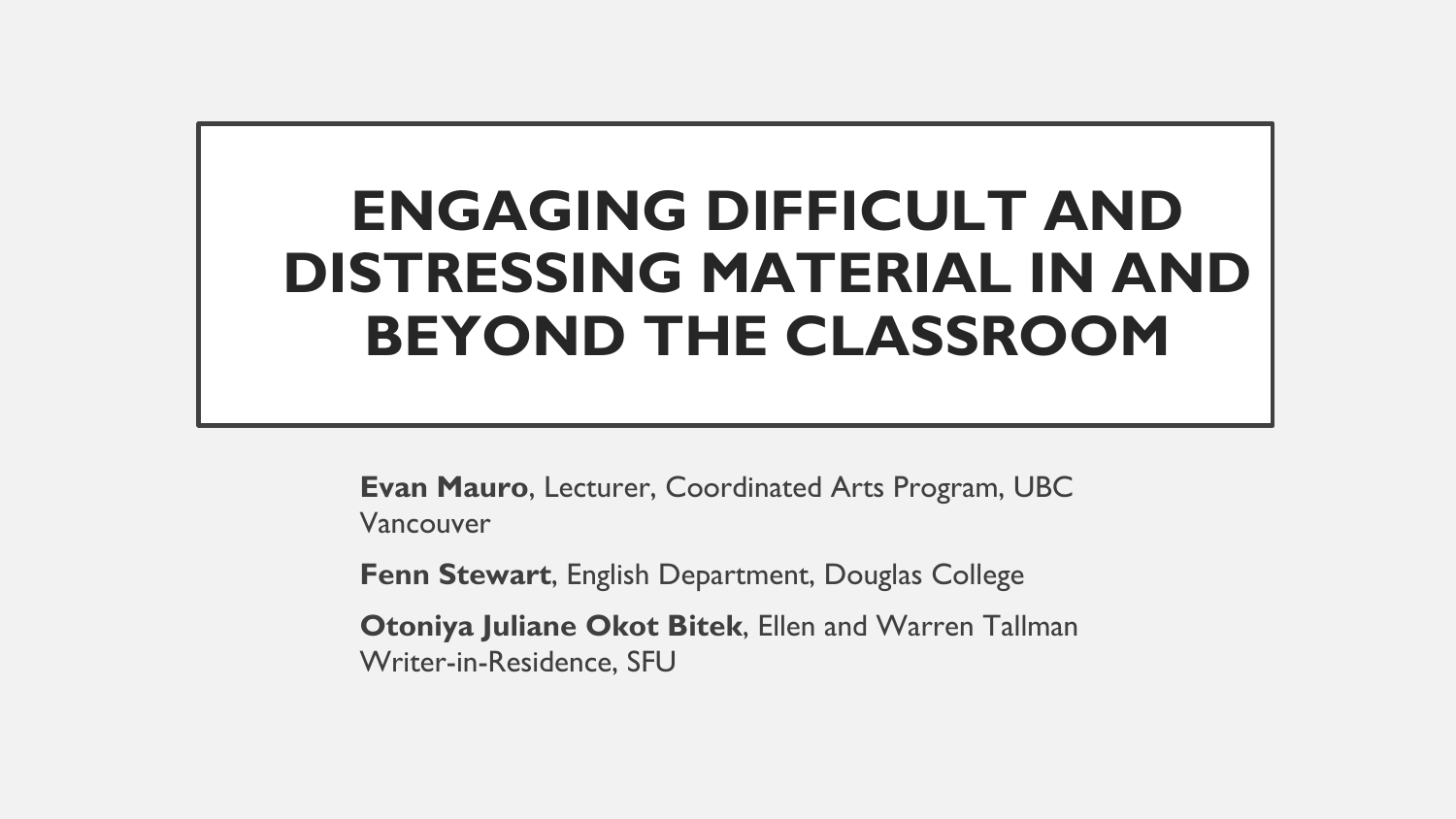### OUR PANEL'S PREMISE

### **Don't traumatize students**

- Wellness and classroom climate
- Trauma-informed teaching
- Student bandwidth
- Institutional framework: campaigns, pedagogical support, scholarship



#### **Do teach historical "traumas"**

- TRC recommendations
- #ScholarStrike
- Ongoing "decolonization" of existing disciplines and fields

#### **Last year**:

- Institutional complicity in histories of dispossession
- Critiquing wellness as a framework
- Trauma can come from erasure

### **This year:**

**-** Pandemic "wellness"; remote learning geographies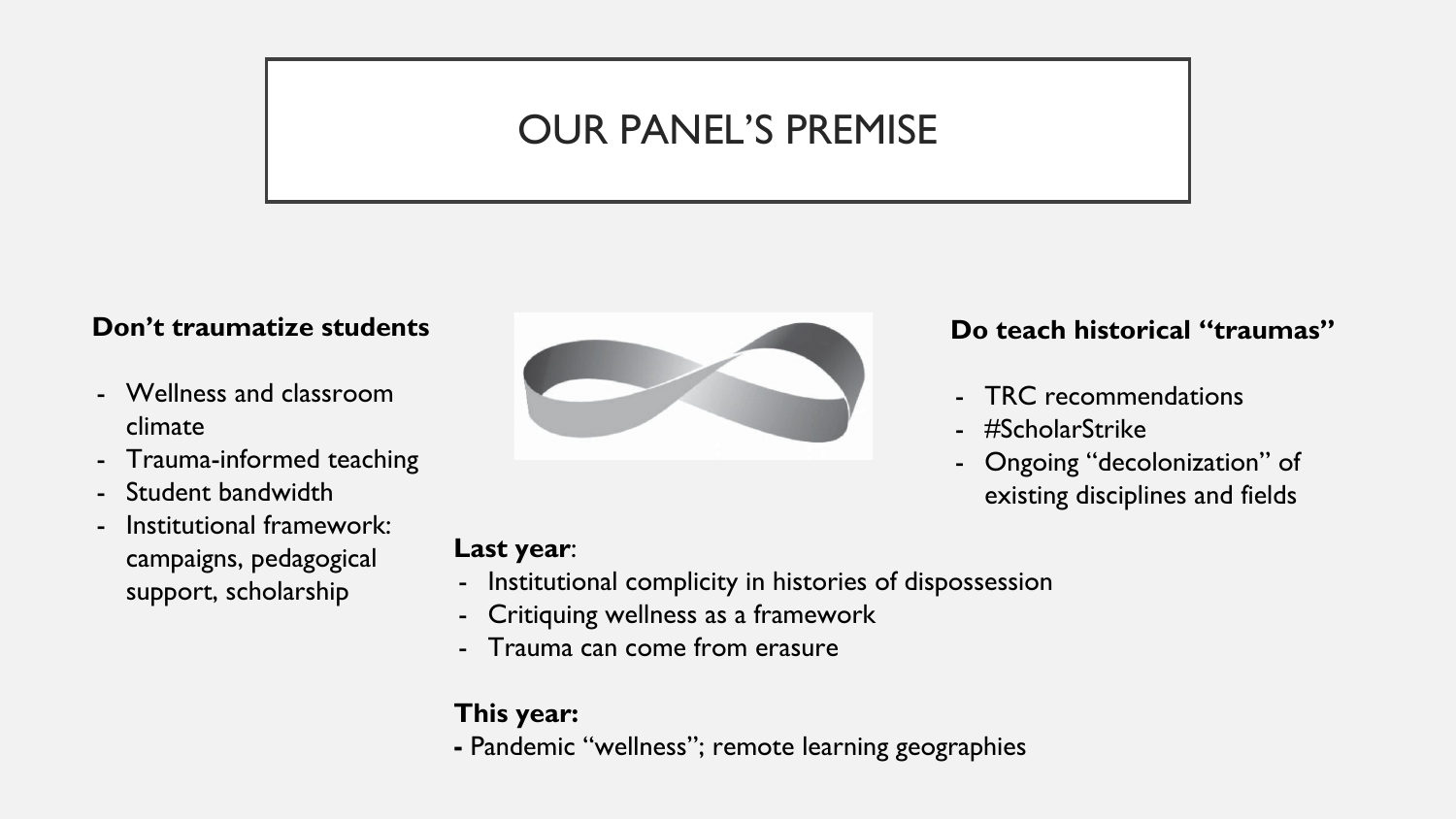### COMMUNITY ENGAGEMENT AND **DIFFICULTY**

### **Last year:**

• In classes that engage community partners, how can we prepare students to engage responsibly with narratives of systemic violence?

### **This year:**

- Decreased pandemic capacity: students and community partners
- Emphasizing institutional self awareness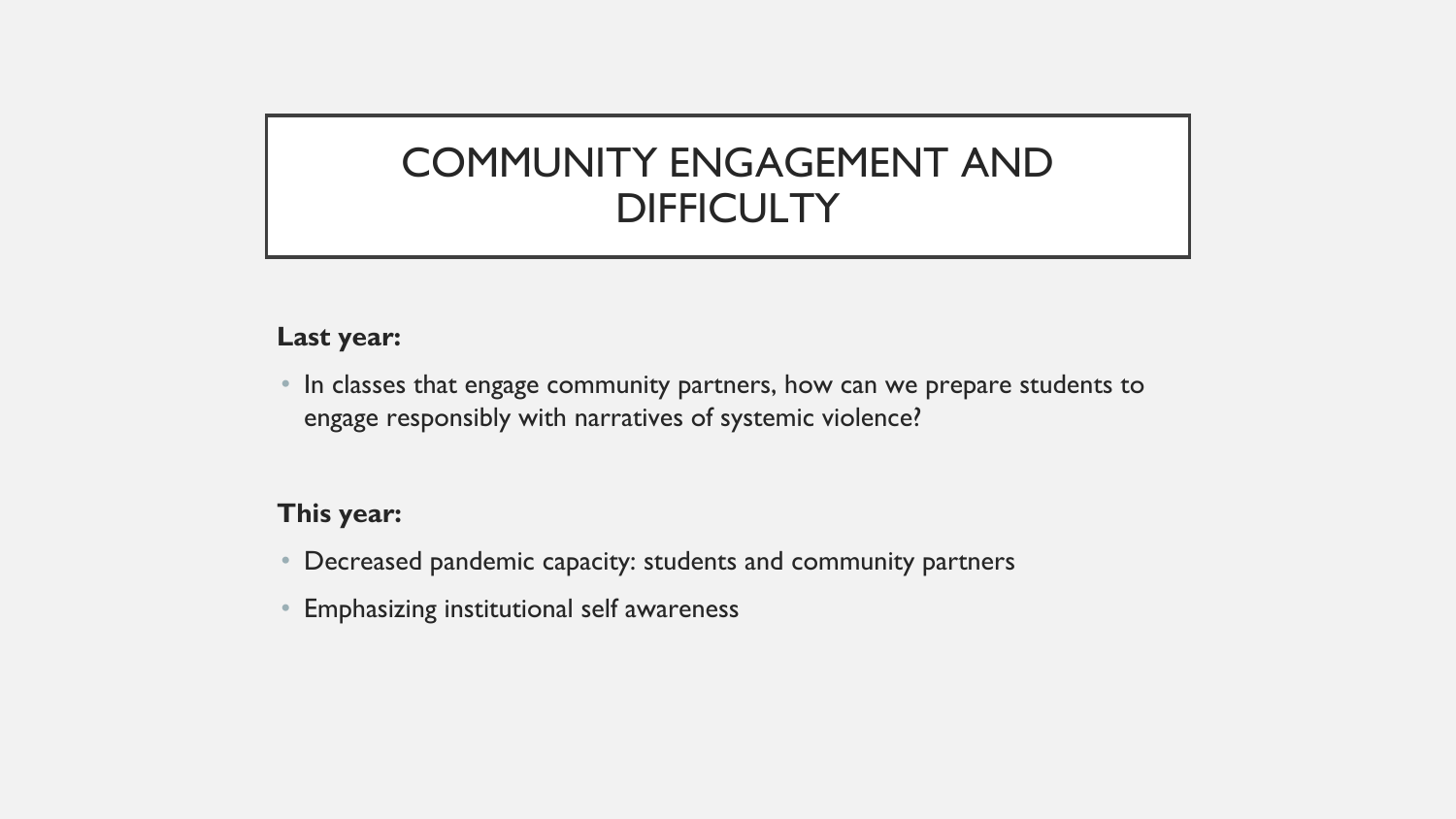"We have been reminded by [Saidiya] Hartman and many others that the repetition of the visual, discursive, state, and other and extraordinary cruel and unusual violences enacted on Black people does not lead to a cessation of violence, nor does it, across or within communities, lead primarily to sympathy or something like empathy. Such repetitions often work to solidify and make continuous the colonial project of violence. With that knowledge in mind, what kinds of ethical viewing and reading practices must we employ, now, in the face of these onslaughts?"

Christina Sharpe, *In the Wake: On Blackness and Being*. Duke U P, 2016. 115-117.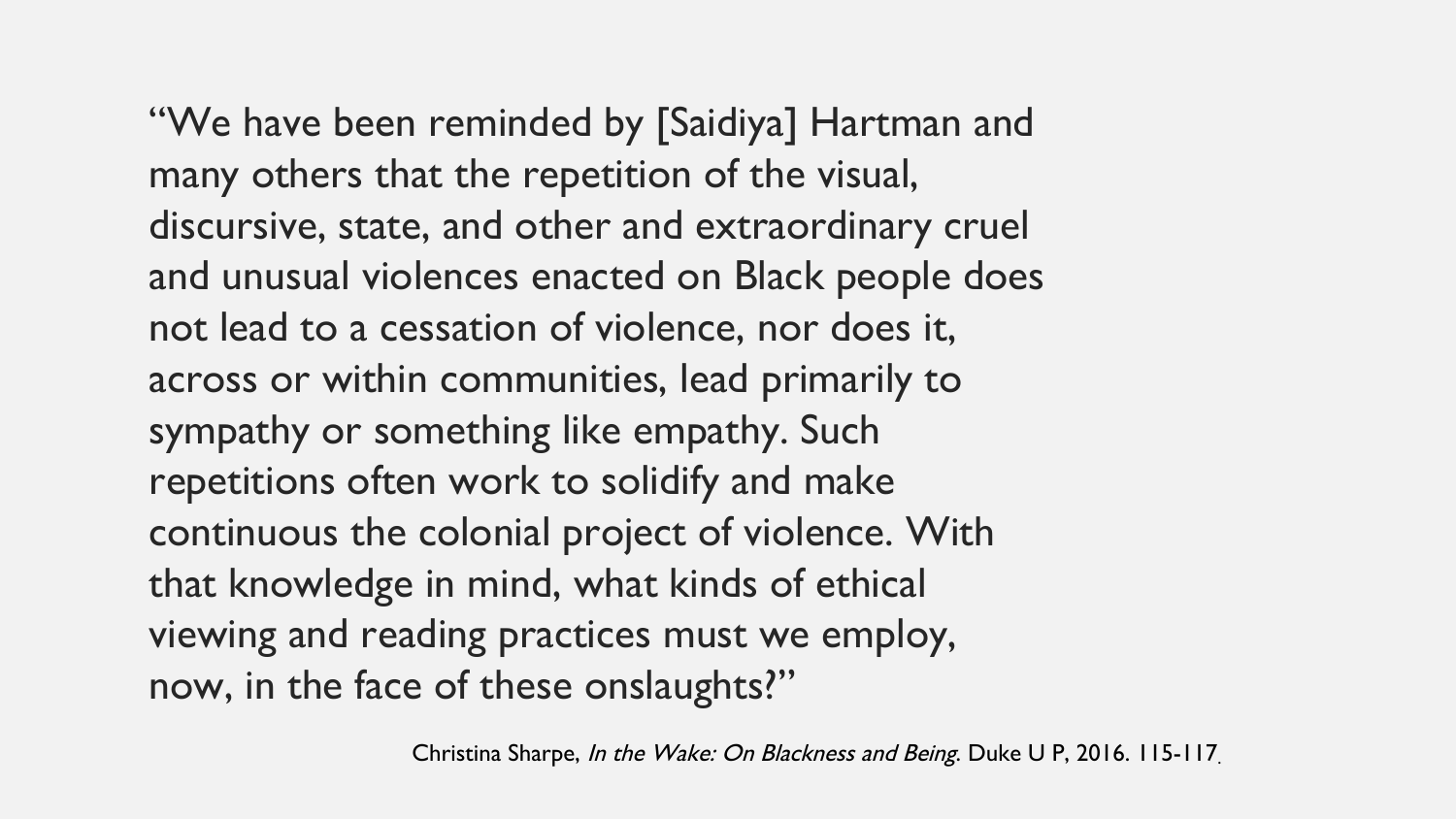<sup>&</sup>lt;sup>1</sup> All we wanted to do was return home, O told me. All we wanted to do was go home.